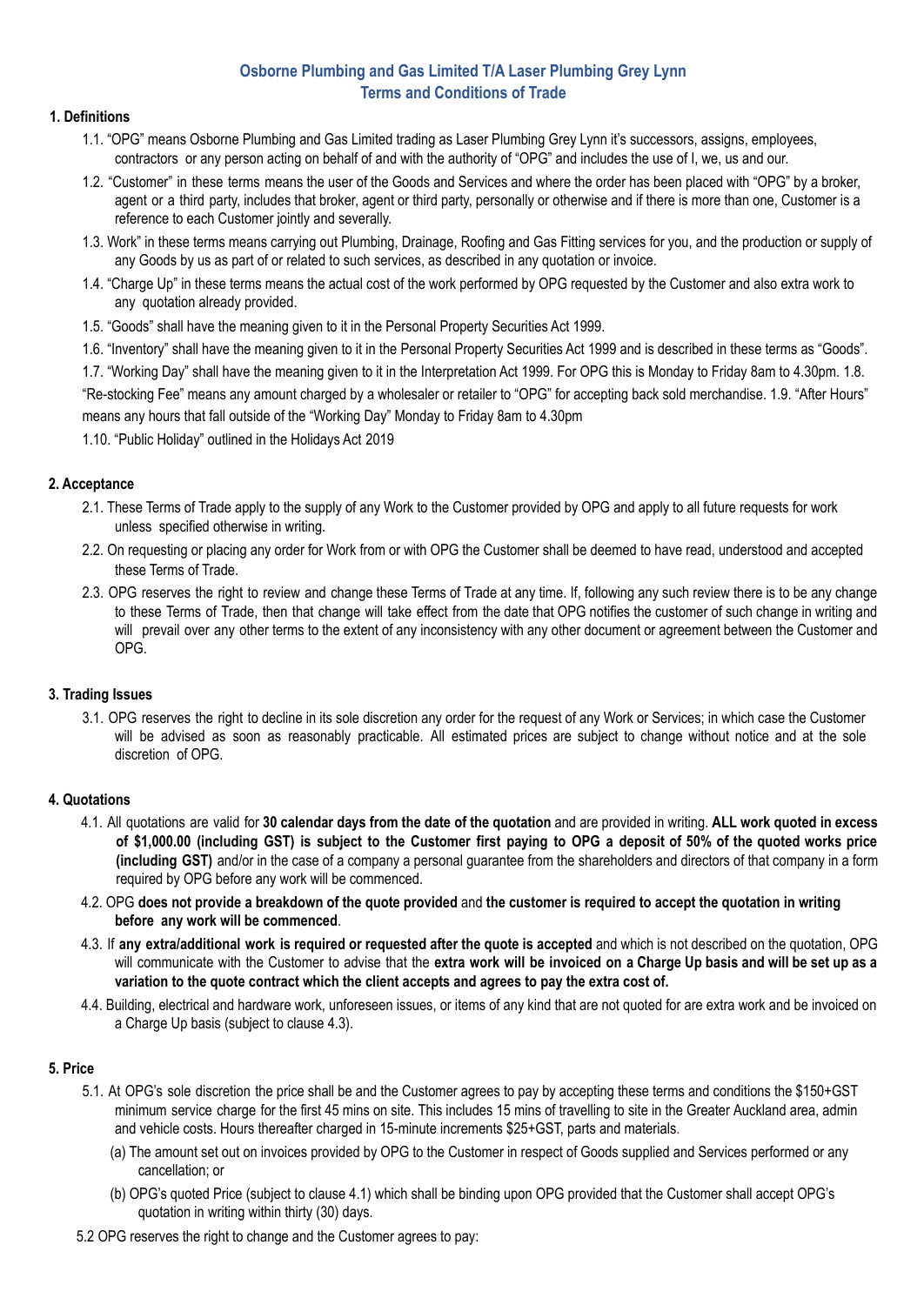- (a) if a variation to the Goods which are to be supplied is required or requested and which will be invoiced on a Charge Up basis; or
- (b) if a variation to the Services originally scheduled is required or requested and which will be invoiced on a Charge Up basis; or

#### April 2022

- (c) if during the course of the Services, the Goods are not or cease to be available from OPG's third party suppliers or if Client supplied Goods are not compliant in any way, then OPG reserves the right to provide alternate Goods; or
- (d) in the event of increases to OPG in the cost of labour or Goods (including but not limited to overseas transactions that may increase as a consequence of variations in foreign currency rates of exchange and/or international freight and insurance charges) which are beyond OPG 's control;
- (e) all prices are plus GST which are payable by you in New Zealand dollars.
- (f) disbursements incurred by us on your behalf may include a reasonable mark-up by us.
- (g) materials are charged at plumbing merchant's retail price, time taken to obtain materials is chargeable along with completing job notes for work undertaken whilst onsite.
- (h) cancellation fees apply refer 8.3

(i) materials, rubbish removal, electrical work, building work or any unforeseen circumstances are at the owner's cost. (j) if your job falls outside or normal business hours (refer 1.7) then after-hours rates will be apply. \$250+GST for first hour and \$37.50+GST per 15mins thereafter plus materials.

- (k) if your job falls on a public holiday (refer 1.10) you will be charged \$490+GST for the first hour. \$40+GST per 15mins thereafter plus materials.
- (l) backflow tests per preventer \$180+GST inclusive of travel, vehicle and admin charges and includes test certificate.
- (m) specialists rates apply for drainage, CCTV inspections.
- (n) the Company reserves the right to refuse to install material supplied by the Customer that are not new, deemed quality of good workmanship or have not passed the NZ approval standards.

### **6. Terms of Payment**

- 6.1. The Customer shall **PAY IN FULL** and without deduction or setoff for the Goods or Services **ON JOB COMPLETION**. Unless otherwise agreed in writing prior to the date of the invoice. Your payment is made only when funds have fully cleared through the banking system into show in the OPG's bank account.
- 6.2. when a deposit is required, being an advanced payment before work is commenced (refer 4.1) for quoted work this must show in bank account before work will be scheduled.
- 6.3. work that surpasses \$1,000+GST in value a part payment will be required, or a project payment will be sought for all charge up work and must be paid in order to continue with works.
- 6.4. payment can be made by cash on completion, direct debit, eftpos or credit card. Credit card attracts a fee of 2.5 3%.

# **7. Default**

- 7.1. OPG reserves the right to charge interest on overdue accounts at the rate of 2.5% per month on the balance outstanding from the date payment was due until payment is received. The right to charge interest is in addition and without prejudice to OPG 's other rights in respect of non or late payment.
- 7.2. OPG further reserves the right to recover from the Customer all costs and/or expenses incurred in the repossession of the Goods or instructing a solicitor or debt collection agency to recover any amount overdue for payment (including any amount owing on any order issued by the Disputes Tribunal or on any judgment unpaid) and such costs and expenses shall bear interest as provided for in 7.1 above until the date of payment.

#### **8. Cancellation**

- 8.1. All cancellations for the request of Work and Services must be in writing and delivered to OPG in writing by email no later than 24 hours prior to the commencement of the work.
- 8.2. OPG reserves the right to charge the customer a Re-stocking Fee.
- 8.3. If a request to cancel goods and/or services is received when in transit to or on site, the Customer agrees to pay a **cancellation fee of \$150.00.**

#### **9. Privacy Act 1993**

- 9.1. The Customer and the Guarantors authorise OPG or it's agent to:
	- (a) collect, retain and use any information about the Customer and/or Guarantors, for the purpose of assessing the Customers and/or the Guarantors creditworthiness or marketing products and services to the Customer and/or Guarantors and
	- (b) disclose information about the Customer and/or Guarantors, whether collected by OPG or it's agent from the Customer and/or Guarantors directly or obtained by **"**OPG" or it's agent from any other source, to any other credit provider or credit reporting agency for the purposes of providing or obtaining a credit reference, debt collection, or notifying a default by the Customer and/or Guarantors where any payment is more than 30 days overdue.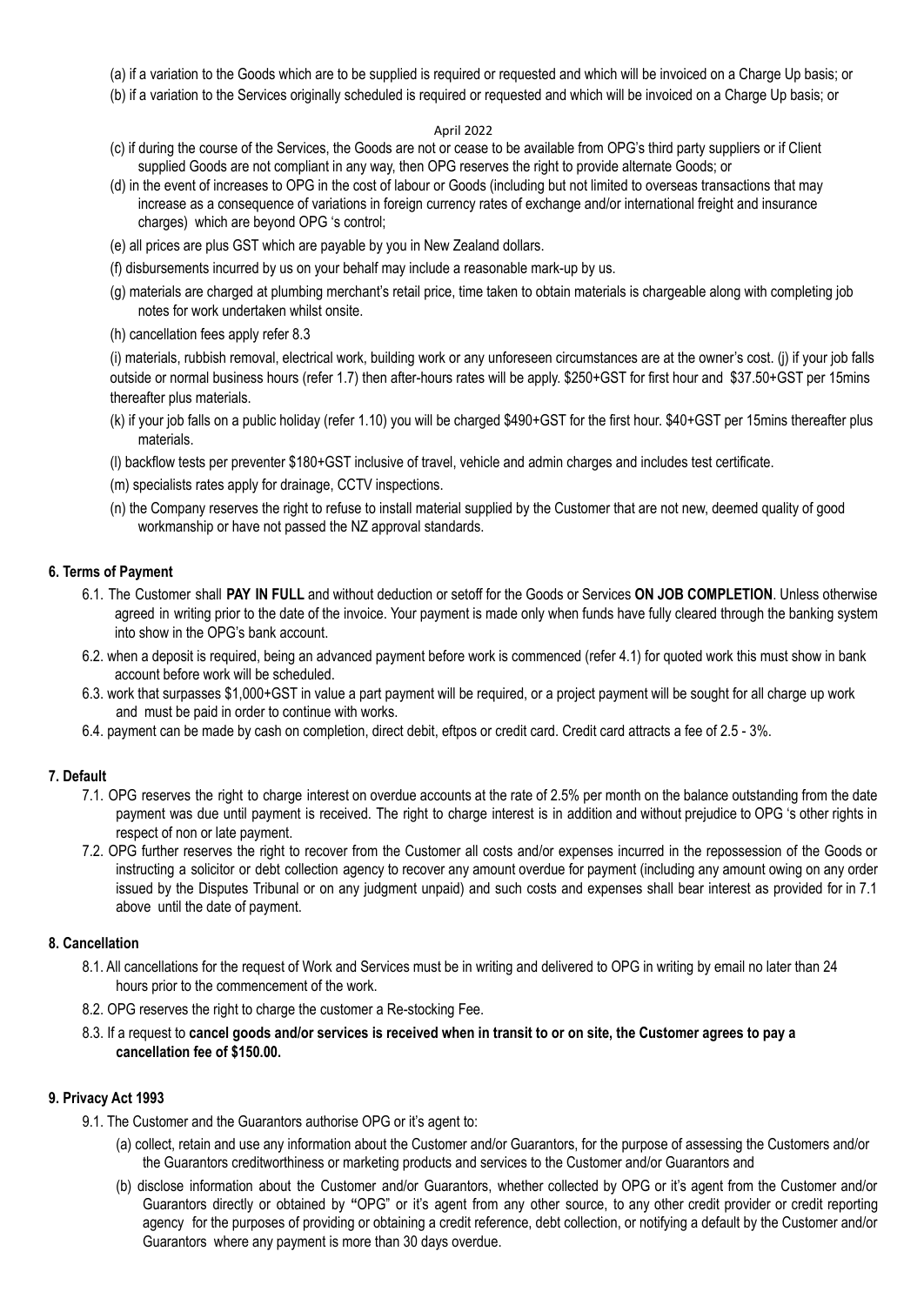9.2. Where the Customer and/or Guarantors are individuals the authorities under clause 9.1 are authorities or consents for the purposes of the Privacy Act 1993.

#### April 2022

#### **10. Force Majeure**

10.1. OPG shall not be liable for any delay or failure to perform any obligation in whole or in part under these Terms of Trade or any loss or damage (including indirect or consequential loss or damage) if such delay or failure is due to Force Majeure (as that term is commonly understood). Nothing in this clause 10 shall excuse payment of any amount owing as it becomes due under the Terms of Trade.

### **11. Limitation of Liability**

- 11.1. The Consumer Guarantees Act 1993, the Fair Trading Act 1986, and other statues may impose warranties, conditions or obligations upon us which cannot by law (or which can only to a limited extent by law) be excluded. We exclude all such imposed warranties, conditions or obligations to the extent permitted by law and exclude any warranty, condition or obligation imposed or implied under common law, equity or otherwise.
- 11.2. OPG shall have no further liability or responsibility for any losses of profits, revenue, business opportunity, anticipated savings, wasted overheads and damage to goodwill, direct, indirect or consequential injury, loss or any damage whatsoever and howsoever arising.

#### **12. Ownership and Property**

- 12.1. Property and ownership in goods, whether in their original form or incorporated in, intermingled with or attached to another product, will not pass to you but will remain with us until we receive payment in full of the purchase price of the goods and all other amounts that you owe to us for any reason;
- 12.2. Until property passes to you, you should hold any goods and proceeds of any kind in trust in a fiduciary capacity for us as bailee, and store and sell them in a manner to enable them to be identified and cross referenced to particular invoices;
- 12.3. Unless otherwise notified in writing, where goods are sold to you as inventory or consignment stock or otherwise for resupply (including by way of attachment to or incorporation into manufactured or assembled goods) you are authorised to sell the Goods in the ordinary course of your business, but you must hold any accounts receivable or other proceeds for our benefit. If you use any money proceeds to purchase replacement inventory, whether from us or a third party, you hold that replacement inventory and its proceeds as collateral for our benefit until all sums owing to us are paid.
- 12.4. You must not resell or part with possession of any Goods that we supply for your use before you have paid for them in full, unless we have given you our written consent.

12.5. Where you have not paid for the goods and we reasonably believe that the goods have been or will be destroyed, damaged, disposed of, sold, endangered, disassembled, removed, or concealed or that you are or will be in breach of any part of clauses 6,12 and 13 of these Terms of Trade, we or our agent may enter your premises without further notice to you or any other person, to remove any goods which are our property, including goods which are incorporated into any other goods and without prejudice to any of our other rights.

#### **13. Personal Property Securities Act 1999 ("PPSA")**

- 13.1. By assenting to these terms and conditions in writing you acknowledge and agree that these terms and conditions constitute a security agreement for the purposes of the PPSA; and
- 13.2. You grant us a security interest in the Goods that we supply to you. Our security interest covers the Goods together with proceeds of all kinds, to the value of all Goods that we have supplied to you whether or not those Goods have become accessions to other Goods or processed or intermingled into or mixed with other Goods. The Goods and Services subject to the security interest will be described on our invoices. Where Goods that we supply to you have become mixed with other similar Goods supplied by other persons, you grant us a security interest in the mixed Goods to the value of the goods in the mixture that we have supplied to you but which have not yet been paid for;

13.3. You agree to do all acts necessary and provide us on request all information we require to register a financing statement over the goods and their proceeds of all kinds. You waive all rights to receive a copy of any verification statement or a financing statement. 13.4. You must advise us immediately in writing of any changes to information you have provided to us, and at least 15 business days before changing your name, your company name or your trading name.

- 13.5. You agree that you will supply us, within 2 business days of our written request, with copies of all security interests registered over your personal property, and you authorise us as your agent to request information from any secured party relating to any security interest which is held in any personal property which is or has been in your possession or control;
- 13.6. You must reimburse us our reasonable costs, including legal costs on a solicitor client basis, associated with the discharge or amendment of any financing statement registered by us, whether or not the change was initiated by you;
- 13.7. If we repossess Goods under this agreement, we may maintain those goods or dispose of them without notice to you or any other person, and, after deducting reasonable costs of sale we will credit any surplus against any sums owing to us. We shall not be obliged to furnish you with a statement of account or to pay any person other than you or your receiver or liquidator any sum in excess of the total amount you owe us at the time we credit your account. We will not be obligated to reinstate or resupply any repossessed Goods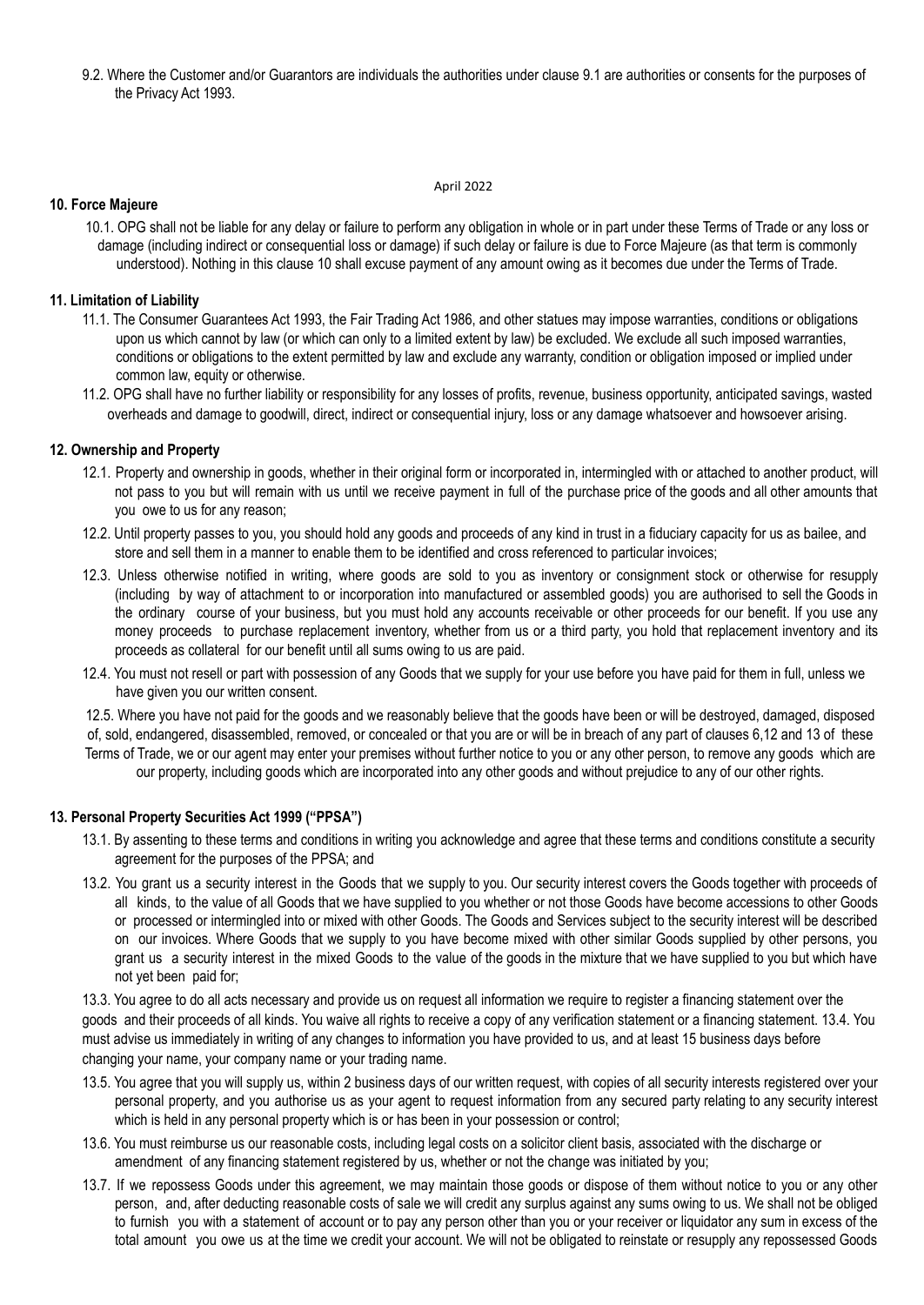to you;

13.8. You authorise us or our agent to search the Personal Property Securities Register at any time for information about you or (if you are a company) your parent and associated companies.

### **14. Delivery and Risk**

- 14.1. The Customer is responsible for insurance and risk in the goods from the time they leave our premises;
- 14.2. The Customer agrees to pay all delivery costs. If we deliver any order in instalments, then each delivery is a separate contract under the Terms of Trade;

#### April 2022

- 14.3. All claims for shortage or delivery damage must be made in writing to the carrier and to us within 3 business days of the date of the delivery, or in the case of non-delivery within 2 business days of the due date for delivery;
- 14.4. We will make every effort to deliver goods, or perform services, in a timely manner but will not be liable to you for any loss or damage arising in any way from any delay in delivery or performance;
- 14.5. Delivery of the Goods shall be made by OPG or it's agent by delivering the Goods to the Customers address specified in the Customers order at any time after OPG or it's agent has notified the Customer that the Goods are ready for delivery.

### **15. Notices**

- 15.1. All notices required or permitted under these Terms of Trade shall be in writing and shall be delivered personally to OPG or sent by certified email.
- 15.2. Any such notice shall be deemed given when so delivered personally to OPG or if sent by certified email on any working day before 03:00 pm, any notice received by email after 03:00 pm shall be deemed given on the next working day.

#### **16. The Solvency Test**

- 16.1. Where the customer is a limited liability company the directors agree that at all times the customer satisfies the solvency test set out in section 4 of the Companies Act 1993.
- 16.2. The directors agree to notify OPG immediately if there is doubt as to whether the company is solvent:
	- (a) at the time of placing an order for Goods and Services;
	- (b) if an invoice becomes overdue for payment as provided for in 6.1.
- 16.3. The Directors will provide OPG with a signed solvency certificate in the event that there is more than \$5,000.00 overdue to OPG and at the time where**:**
	- (a) distributions by the company are made for the benefit of a shareholder, including a dividend and incurring a debt to or for a shareholders benefit;
	- (b) shares are purchased in the company;
	- (c) share redemption options are being exercised;
	- (d) financial assistance to acquire shares is offered by the company;
	- (e) an amalgamation; and
	- (f) 20 days prior to a solvent liquidation.

#### **17. Warranties**

- 17.1. Where the Consumer Guarantees Act 1993 ("**the Consumer Act**") applies to the supply of Goods and Services under these Terms of Trade, you may have additional rights under that act;
- 17.2. Where Goods are subject to manufacturers warranties, we will pass on the benefit of those warranties to you without being directly liable to you under any warranty. You are responsible for the cost of returning Goods to the manufacturer or to us under any warranty, and you may be responsible for additional costs including (but not limited to) freight. Where you require us to do anything related to a warranty claim, you must pay our service and call-out charges. We may refuse to assist with warranties if any sum that you owe us for any reason is overdue or remains unpaid.

#### **18. Dispute Resolution**

- 18.1. If a dispute arises between the parties to this contract, then either party shall send to the other party a notice of dispute in writing adequately identifying and providing details of the dispute. Within (14) days after service of a notice of dispute (pursuant to clause 15), the parties shall confer at least once, to attempt to resolve the dispute. At any such conference, each party shall be represented by a person having authority to agree to a resolution of the dispute.
- 18.2. In the event that the dispute cannot be so resolved either party may by further notice in writing delivered by hand or sent by certified email to the other party refer such dispute to the Disputes Tribunal to be determined in accordance with S10 of the Disputes Tribunal Act 1988 if the total amount sought in the proceedings does not exceed \$30,000.00 or any such amount prescribed in the Act.